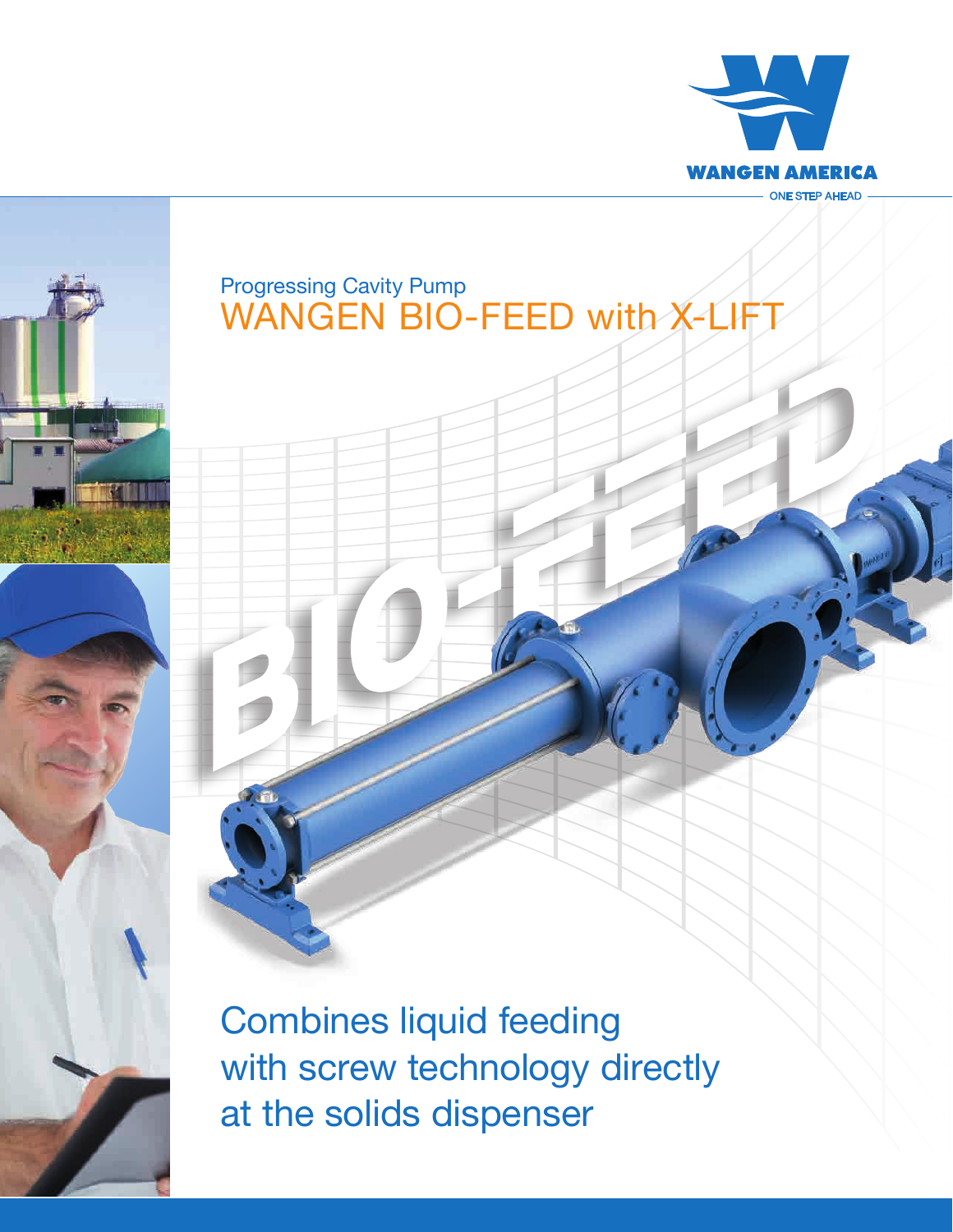# BIO-FEED

### Flexible and cost-efficient WANGEN BIO-FEED with X-LIFT quick-change system

WANGEN PUMPEN's newly-developed BIO-FEED is designed especially for machines that would like to combine existing screw technology at the solids dispenser with the feeding of liquids.

To simplfy integration into your conveyor, our WANGEN BIO-FEED's pump body is equipped with four DN150 connections and a DN400 connection. In addition, you can use these as cleaning openings and for rinsing the mixing chamber.

With a specially-developed milling screw, you can mix the solids that are to be added with the separately added liquid and convey it into the desired containers.

Due to the pushing of the screw connection, WANGEN BIO-FEED turns into a high-performance suction pump. You can use it as a central pump in your biogas plant.

With our innovative X-LIFT quick-change system, the wearing parts are easy to replace. Only a few simple steps are needed, without this requiring disassembly of the pump from the piping system. Thereby, WANGEN BIO-FEED is also suitable for use in restricted spaces.



Thus, WANGEN BIO-FEED allows a wide range of applications for a large number of tasks within the machine. This advantage is offered to you exclusively by Pumpenfabrik WANGEN GmbH.



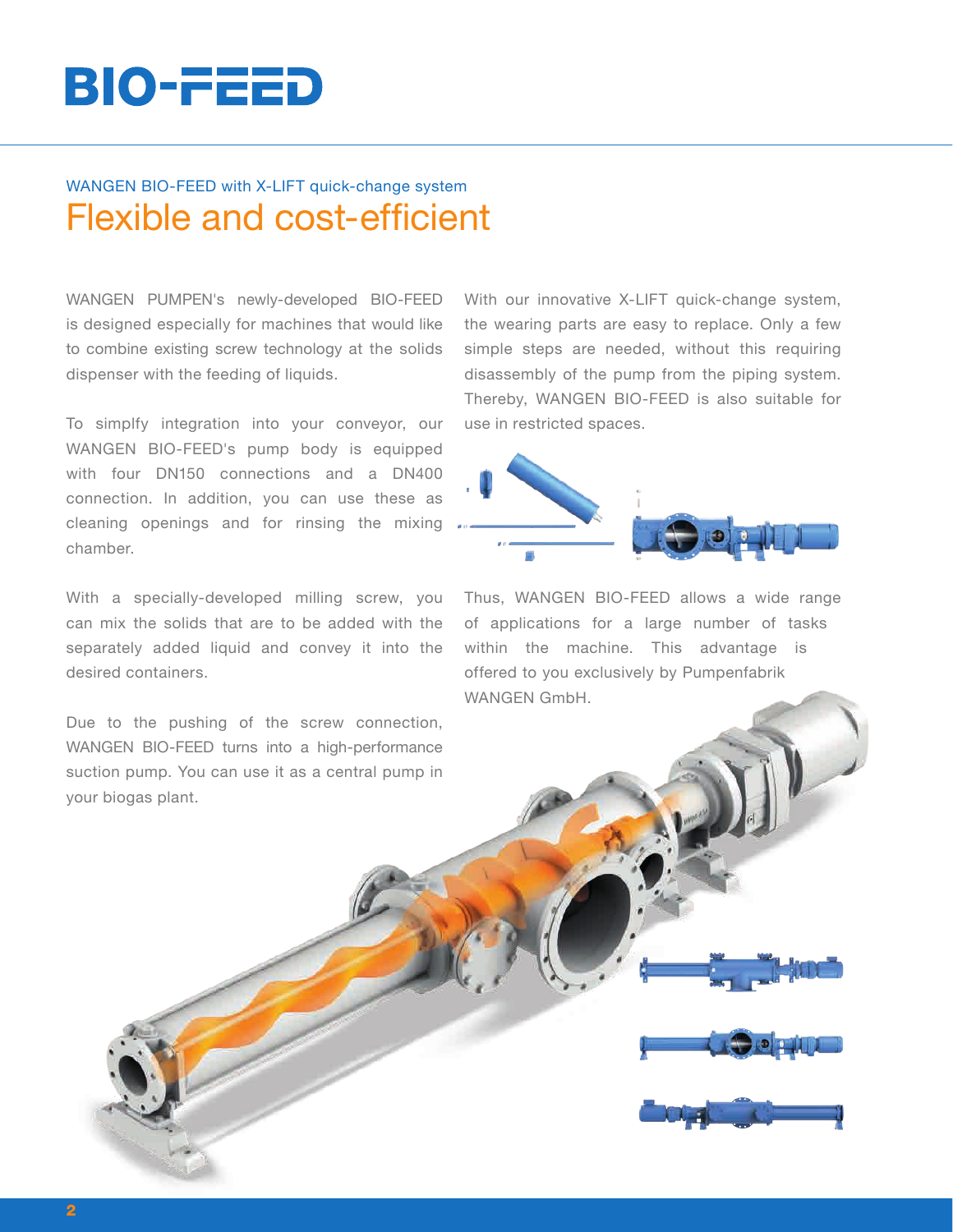

## Performance data WANGEN BIO-FEED Technical data and properties

| Pump size | Maximum particle size<br>(inch) | Flowrate (gpm) | Maximum differential<br>pressure (bar / psi) |
|-----------|---------------------------------|----------------|----------------------------------------------|
| 65        | 4.47                            | up to 220.1    | 6/87.02                                      |

#### **Properties:**

- Liquid feeding pump for connection to existing screw technology
- Large-scale mixing chamber
- Specially-developed joint with milling screw
- Numerous connections at the chamber allows simplified adaptation to existing features on the machines
- Liquid addition and high-performance central pump
- Our innovative X-LIFT quick-change system
- Unproblematic liquid feeding with wet and watery solids, without additional liquid
- Up to 15% dry substance

#### **Application Areas:**

- Chopped corn silage
- Whole crop silage, straw and grass silage
- Dry chicken faeces, hackled sugar beets
- Food leftovers, food waste, etc

WANGEN BIO-FEED in a piping system